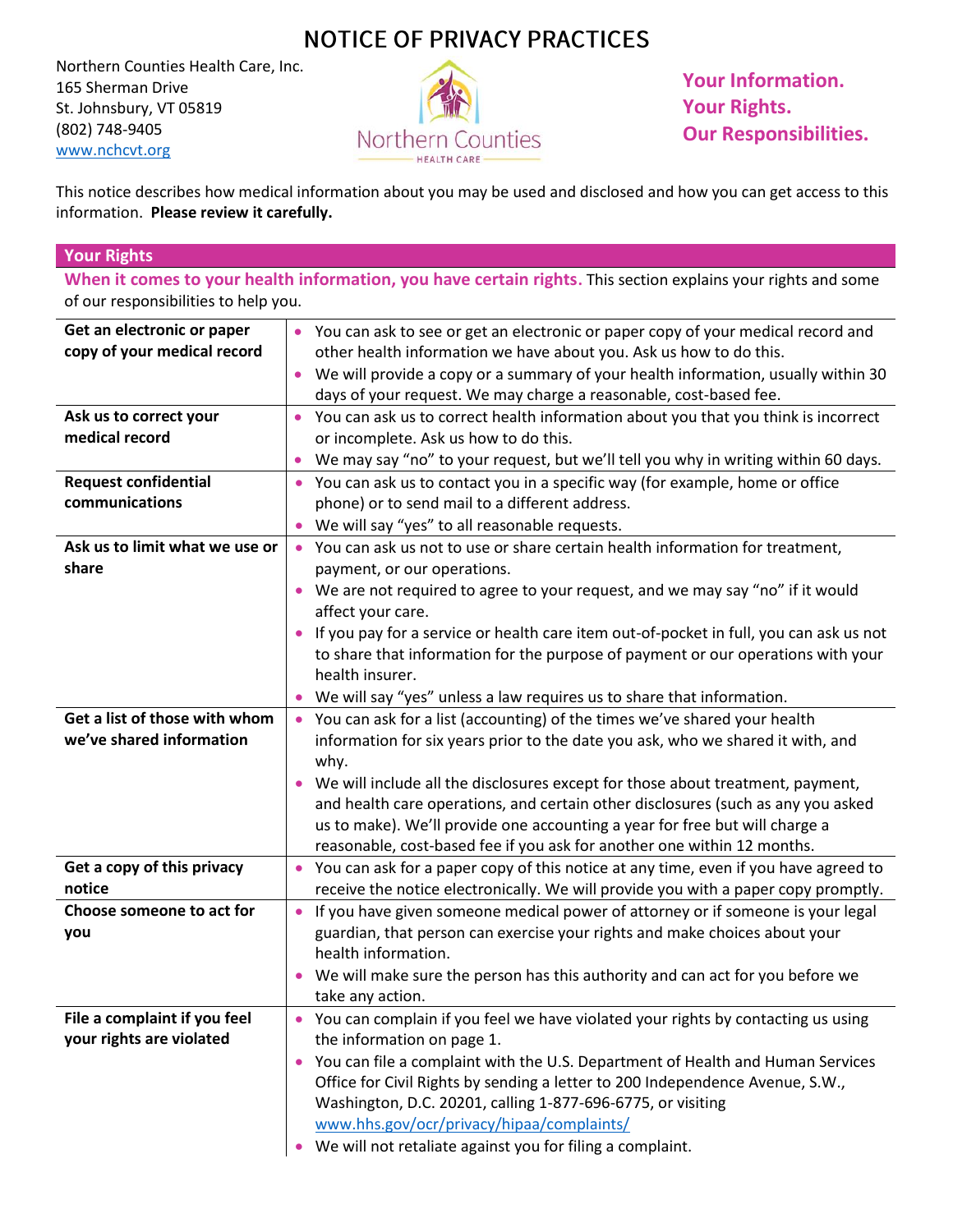### **Your Choices**

**For certain health information, you can tell us your choices about what we share.** If you have a clear preference for how we share your information in the situations described below, talk to us. Tell us what you want us to do, and we will follow your instructions.

| In these cases, you have both   | Share information with your family, close friends, or others involved in your care<br>$\bullet$ |
|---------------------------------|-------------------------------------------------------------------------------------------------|
| the right and choice to tell us | Share information in a disaster relief situation                                                |
| to:                             | Include your information in a hospital directory                                                |
|                                 | Contact you for fundraising efforts                                                             |
|                                 | If you are not able to tell us your preference, for example if you are unconscious,             |
|                                 | we may go ahead and share your information if we believe it is in your best                     |
|                                 | interest. We may also share your information when needed to lessen a serious                    |
|                                 | and imminent threat to health or safety.                                                        |
| In these cases we never share   | Marketing purposes                                                                              |
| your information unless you     | Sale of your information                                                                        |
| give us written permission:     | Most sharing of psychotherapy notes                                                             |
| In the case of fundraising:     | We may contact you for fundraising efforts, but you can tell us not to contact you              |
|                                 | again.                                                                                          |

#### **Our Uses and Disclosures**

**How do we typically use or share your health information?** We typically use or share your health information in the following ways.

| Treat you                     | We can use your health information<br>and share it with other professionals<br>who are treating you.                          | <b>Example:</b> A doctor treating you for an<br>injury asks another doctor about your<br>overall health condition.  |
|-------------------------------|-------------------------------------------------------------------------------------------------------------------------------|---------------------------------------------------------------------------------------------------------------------|
| Run our organization          | We can use and share your health<br>information to run our practice,<br>improve your care, and contact you<br>when necessary. | <b>Example:</b> We use health information<br>about you to manage your treatment<br>and services.                    |
| <b>Bill for your services</b> | We can use and share your health<br>information to bill and get payment<br>from health plans or other entities.               | <b>Example:</b> We give information about you<br>to your health insurance plan so it will<br>pay for your services. |

**How else can we use or share your health information?** We are allowed or required to share your information in other ways – usually in ways that contribute to the public good, such as public health and research. We have to meet many conditions in the law before we can share your information for these purposes. For more information see: [www.hhs.gov/ocr/privacy/hipaa/understanding/consumers/index.html.](http://www.hhs.gov/ocr/privacy/hipaa/understanding/consumers/index.html)

| Help with public health and  | We can share health information about you for certain situations such as:          |
|------------------------------|------------------------------------------------------------------------------------|
| safety issues                | Preventing disease<br>$\bullet$                                                    |
|                              | Helping with product recalls                                                       |
|                              | Reporting adverse reactions to medications                                         |
|                              | Reporting suspected abuse, neglect, or domestic violence                           |
|                              | Preventing or reducing a serious threat to anyone's health or safety               |
| Do research                  | We can use or share your information for health research.                          |
| Comply with the law          | We will share information about you if state or federal laws require it, including |
|                              | with the Department of Health and Human Services if it wants to see that we're     |
|                              | complying with federal privacy law.                                                |
| Respond to organ and tissue  | We can share health information about you with organ procurement                   |
| donation requests            | organizations.                                                                     |
| Work with a medical          | We can share health information with a coroner, medical examiner, or funeral       |
| examiner or funeral director | director when an individual dies.                                                  |
|                              |                                                                                    |